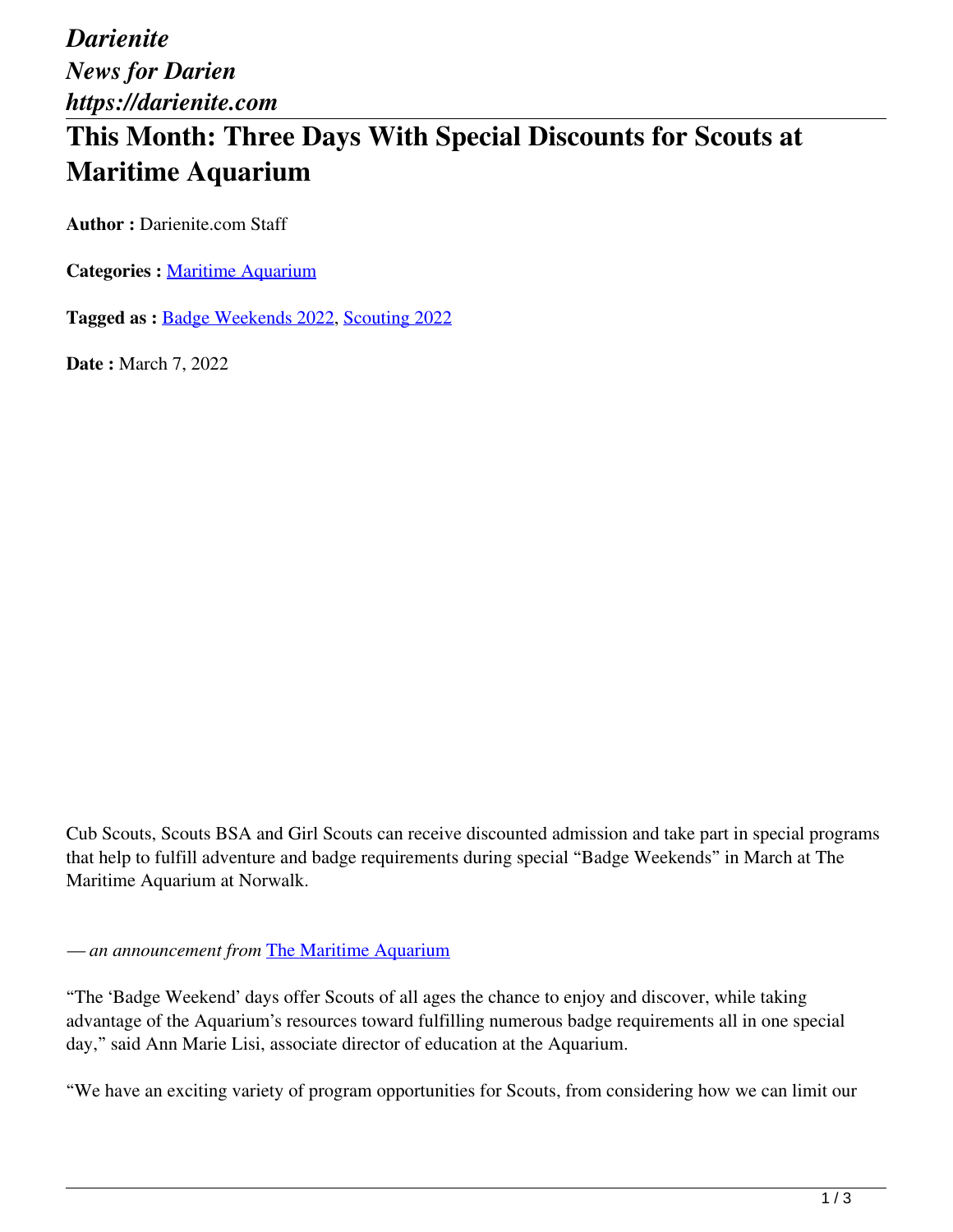## *Darienite News for Darien https://darienite.com*

effects on the environment to focusing on the adaptations that put sharks at the top of the food chain to going behind the scenes to learn how the Aquarium provides top-quality daily care to the resident animals," Lisi said.

*If Your Kid Is Attending ...*

\_\_\_\_\_\_\_\_\_\_\_\_\_\_\_\_\_\_\_\_\_\_\_

\_\_\_\_\_\_\_\_\_\_\_\_\_\_\_\_\_\_\_\_\_\_\_

SIGN UP HERE*, and get more details, including program content on the Aquarium website.*

*With reservations before the designated deadline, admission tickets are \$14 for children (3-12) and \$19 for adults.* 

*For Aquarium members, there's only a \$2 fee to receive an optional Maritime Aquarium patch. Without reserved tickets, normal admission prices apply: \$19.95 for kids and \$28.95 for adults.*

Besides enjoying a cheerful, thrifty discount, Scouts also can take part in optional programs that will help them earn badges and adventures. Programs are first-come, first-serve with limited capacity, so advance registration is required.

#### **Saturday, March 19 – Cub Scouts Day**

Tigers, Wolves, Bears and Webelos can sign up for 90-minute classroom programs that will meet some of the requirements for adventure belt loops, including Floats and Boats, Spirit of the Water and Adventures in Science. Cost of each is \$12 in addition to the discounted admission.

For Webelos seeking to fulfill their Into the Wild adventure, a two-hour cruise onto Long Island Sound is available at 9:30 a.m. Cub Scouts must be accompanied on the cruise by a parent or guardian. Cost is \$28 per person in addition to admission.

Reservations for Cub Scouts Day programs and discounted admission are required by Wed., March 16.

#### **Sunday, March 20 – Scouts BSA Day**

Teen Scouts can work toward their Environmental Science merit badge through a full-day program that included a two-hour cruise onto the Sound. Cost is \$57 (\$38 for Aquarium members) and includes discounted admission. Scouts must be accompanied by an adult Scout leader during the cruise. (Programs for the Oceanography and Fish & Wildlife Management merit badges are sold out.)

Reservations for Scouts BSA Day programs and discounted admission are required by Wed., March 16.